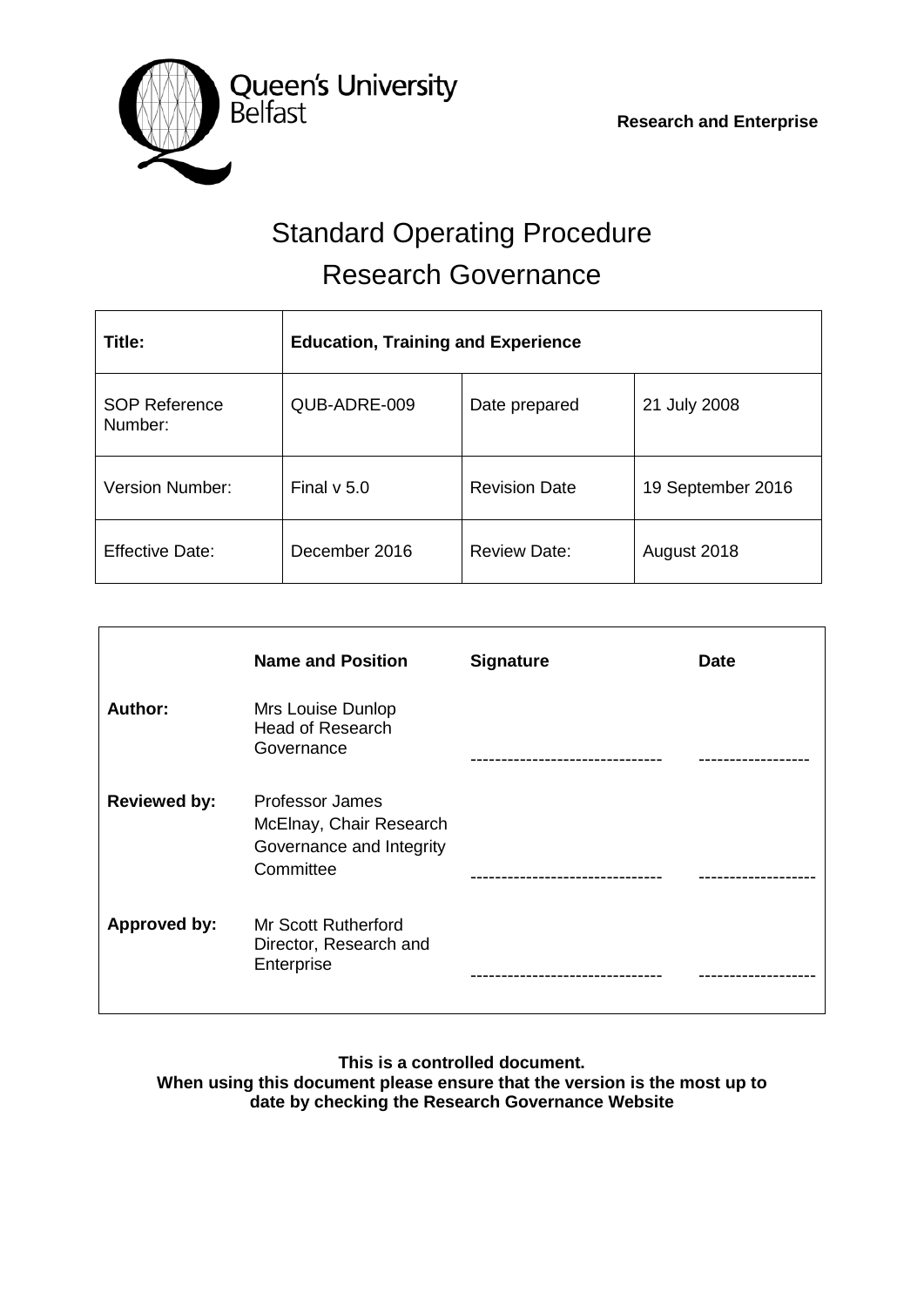## **Do Not Copy**

## Revision Log

| <b>Previous Version</b> | Date of             | Reason for             | <b>New Version Number</b> |
|-------------------------|---------------------|------------------------|---------------------------|
| number                  | Review/Modification | Review/Modification    |                           |
| Final $v$ 1.0           | 10/11/09            | <b>Annual Review</b>   | Final $v$ 1.0             |
| Final $v$ 1.0           | 10/11/10            | Annual Review/         | Final $v$ 2.0             |
|                         |                     | Update following       |                           |
|                         |                     | <b>MHRA GCP</b>        |                           |
|                         |                     | Inspection             |                           |
| Final $v$ 2.0           | 20/08/2012          | <b>Periodic Review</b> | Final $v$ 3.0             |
| Final $v$ 3.0           | 21/10/2014          | <b>Periodic Review</b> | Final $v$ 4.0             |
| Final $v$ 4.0           | 19/09/2016          | <b>Periodic Review</b> | Final $v$ 5.0             |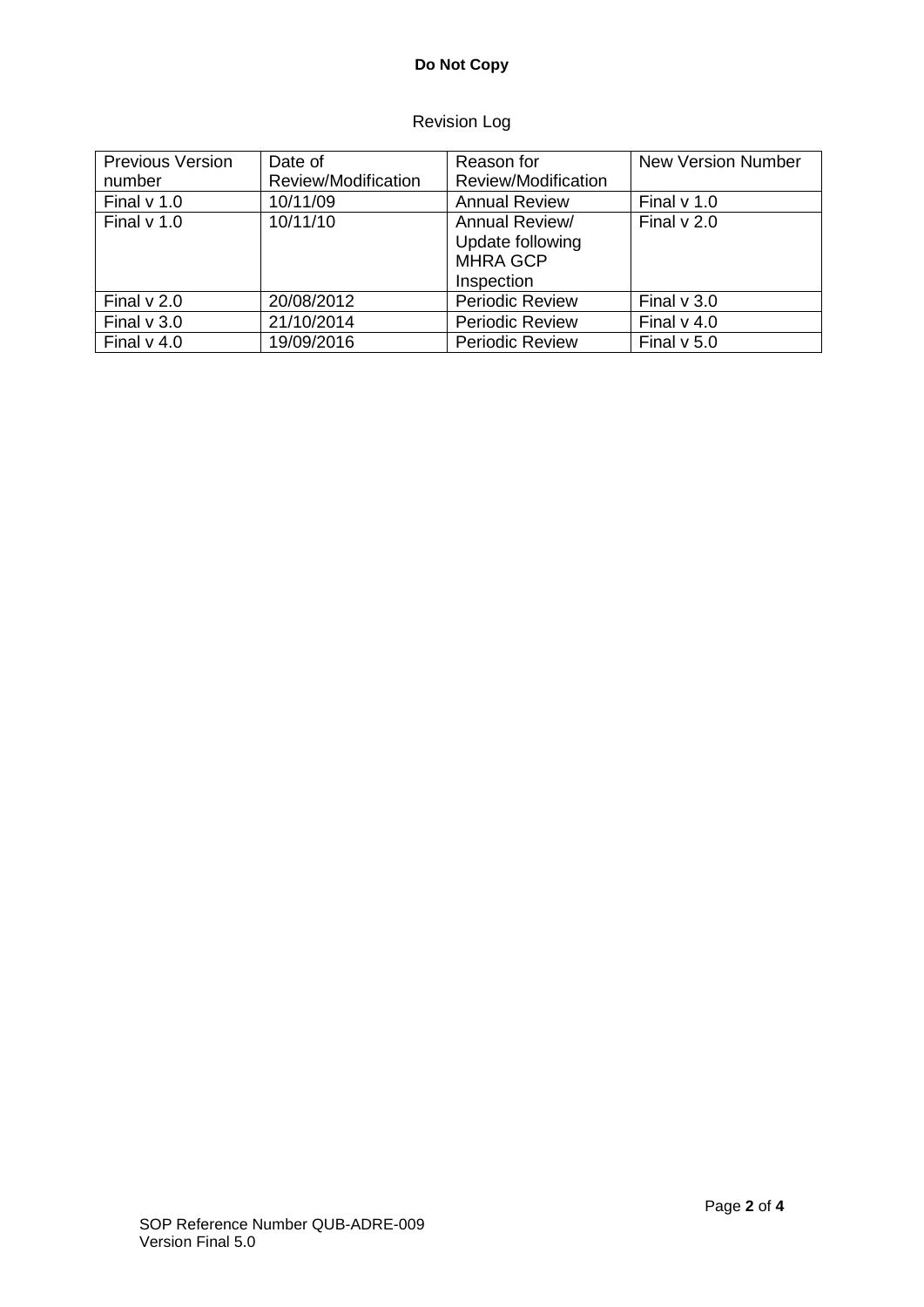### **1. Purpose**

This Standard Operating Procedure (SOP) describes the documentation that is required to be kept in respect of researchers' education, training and experience.

#### **2. Introduction**

[The Medicines for Human Use \(Clinical Trials\) Regulations 2004](http://www.opsi.gov.uk/si/si2004/20041031.htm) and subsequent amendments require Clinical Trials to be conducted according to Good Clinical Practice. GCP provides assurance that the data and reported results are credible and accurate, and that the rights, wellbeing and safety of participants are protected.

GCP states "Each individual involved in conducting a trial should be qualified by education, training and experience to perform his or her respective task(s)" (ICH GCP 2.8). The [Research Governance Framework for the DHSSPS,](http://www.health-ni.gov.uk/publications/research-governance-framework-health-and-social-care) published December 2006 reiterates this requirement.

Therefore, in order to demonstrate compliance with this GCP principle, relevant documentation must be maintained.

#### **3. Scope**

The SOP applies to all personnel involved in the conduct of health related research, in particular, those undertaking Clinical Trials of Investigational Medicinal Products (CTIMPs) or Clinical Investigations of Medical Devices. It applies to all members of University staff; both academic and support staff as defined by Statute 1, including honorary staff and students.

#### **4. Responsibilities**

#### **4.1 Chief Investigator**

The Chief Investigator (CI) is ultimately responsible for ensuring that persons involved in the conduct of clinical research are appropriately qualified to do so.

#### **4.2 All staff involved in the research study**

It is the responsibility of all staff to maintain their own CV and training record file on an ongoing basis.

#### **5. Procedure**

#### **5.1 Documentation**

The following documentation constitutes a training file and will be maintained:

• Curriculum Vitae (CV)

A signed and dated CV that provides concise evidence an individual's education, qualification, prior experience and training. This should be reviewed on an annual basis and updated as necessary. A signed copy of the current CV must be kept in the Trial Master File for CTIMPs and Clinical Investigations of Medical Devices.

• Training Records Copies should be kept by individual members of the research team of any certifications of training undertaken. This should include study and/or role specific